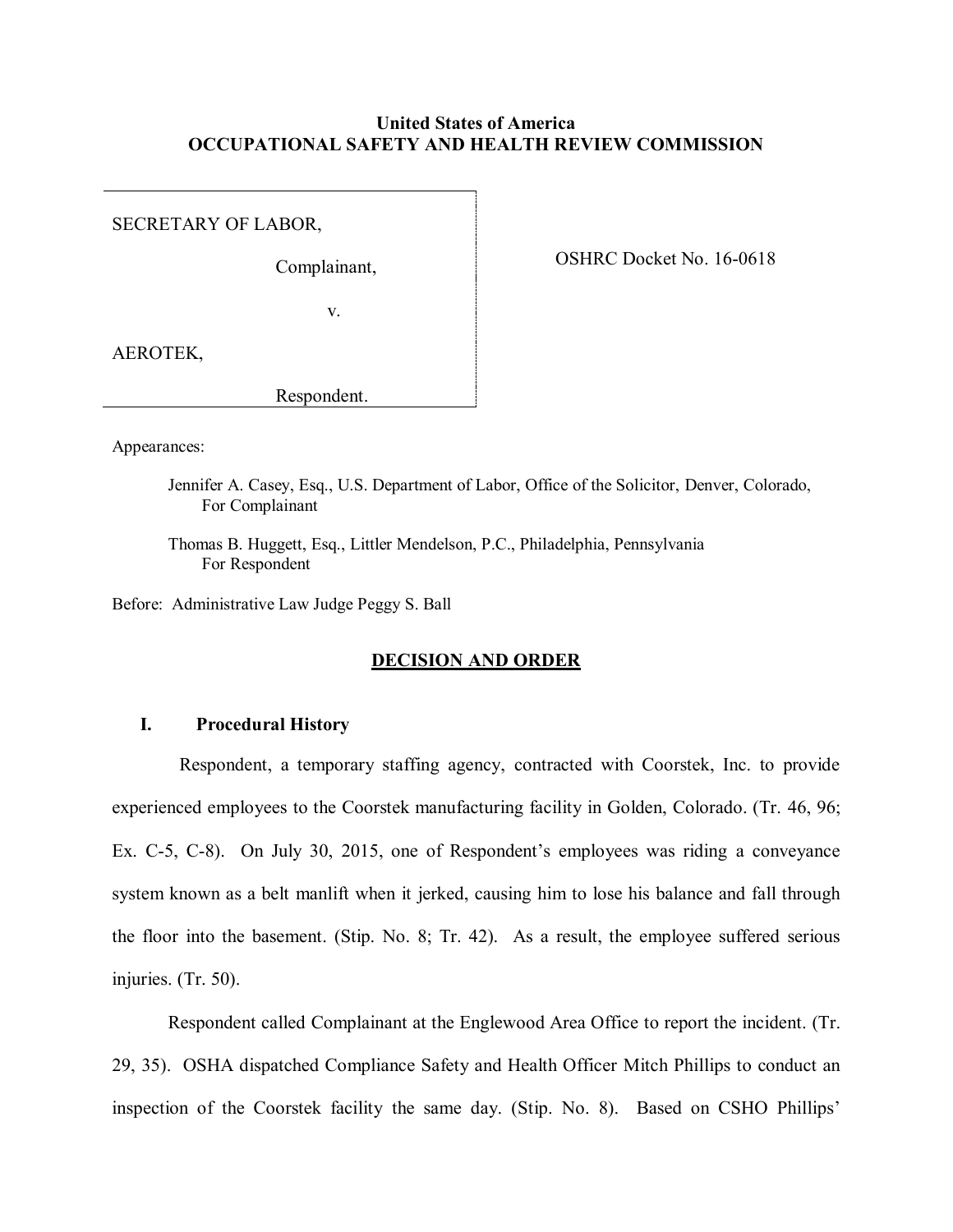findings, Complainant issued a *Citation and Notification of Penalty* to Respondent, alleging Respondent's employees were exposed to a fall hazard while accessing the belt manlift. The Citation alleged a single serious violation of the OSH Act and proposed a penalty of \$3,400.00. Respondent timely contested the Citation. (Stip. No. 5).

CSHO Phillips initially determined Respondent violated 29 C.F.R. § 1910.68(b)(8)(i), because the manlift access points were not a protected by a guardrail in an off-set maze configuration or by a self-closing gate. (Tr. 48; Ex. R-1). After Respondent contested the Citation, CHSO Phillips learned the manlift in question might be exempted from the cited standard because it was installed prior to the effective date of the applicable regulations.<sup>1</sup> (Tr. 134). *See also* 29 C.F.R. § 1910.68(b)(3). In its *Complaint*, Complainant amended the citation to allege a violation of the general duty clause, section  $5(a)(1)$  of the Act.<sup>2</sup> (Tr. 127; Ex. C-1 at 1). Respondent filed its *Answer*, claiming the amendment to section 5(a)(1) was barred by application of a more specific standard; namely, the standard originally cited in the Citation. *See Answer* at ¶ 3. The Court granted the amendment on October 24, 2016. *See Pretrial Conference Report and Order* (October 24, 2016).

The trial took place on January 24, 2017, in Denver, Colorado. The only witness to testify was CSHO Mitch Phillips. Both parties timely submitted post-trial briefs. After

<sup>1.</sup> The exact installation date of the manlift is uncertain. In the opening conference, CSHO Phillips was told Coorstek did not know who originally manufactured and installed the belt manlift but knew the manlift was at least 50 years old at that point in time. (Tr. 51). At trial, Respondent produced an invoice sent to Coorstek by The J.B. Ehrsam & Sons Manufacturing Co. The invoice listed blueprints and associated parts for a belt manlift. (Tr. 134; Ex. R-7). The invoice is dated March 3, 1954. (Ex. R-7).

<sup>2.</sup> In its Complaint, Complainant amended the citation to delete reference to the regulatory standard and instead, alleged a violation of section 5(a)(1) of the Act. *See Complaint* at ¶ 3. In its Answer, Respondent objected to the modification of the Citation claiming that the Citation was barred by a more specific standard. *See Answer* at ¶ 3. By Order dated October 24, 2016, the Court accepted the amendment of the Citation. *See Pretrial Conference Report and Order*, dated October 24, 2016.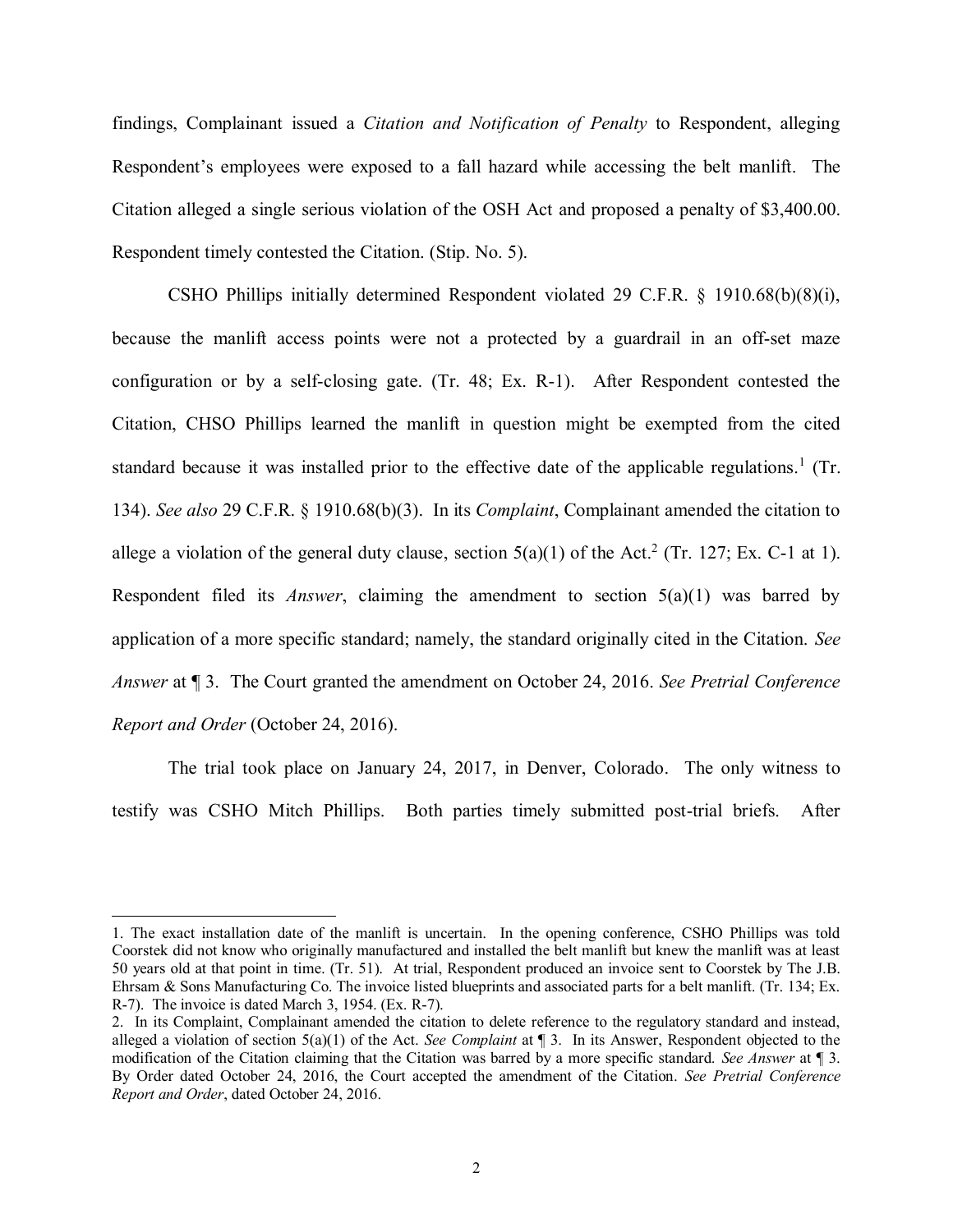reviewing the parties' arguments and the record, the Court issues the following Decision and Order and finds that Complainant failed to establish the violation alleged in the Citation.

## **II. Stipulations<sup>3</sup>**

 $\overline{a}$ 

The parties stipulated to the following:

1. Jurisdiction of this action is conferred upon the Occupational Safety and Health Review Commission by section 10(c) of the Act.

2. The Administrative Law Judge has subject matter and personal jurisdiction over the dispute in this case.

3. At all relevant times, Respondent was engaged in business affecting commerce within the meaning of sections 3(3) and 3(5) of the Act and was an employer within the meaning of section 3(5) of the Act.

4. The Secretary timely issued the citations at issue herein pursuant to section  $9(c)$  of the Act.

5. Respondent timely contested the citations at issue herein and the penalties proposed, pursuant to the provisions of section 10(c) of the Act.

6. The Secretary employs Mitch Phillips as a Compliance Safety and Health Officer for the Occupational Safety and Health Administration ("OSHA"), assigned to OSHA's Englewood, Colorado Area Office. He served in that position and was an authorized representative of the Secretary at all pertinent times.

<sup>3.</sup> The parties' stipulations can be found in the parties' *Joint Stipulation Statement*, which was filed with the Court on January 24, 2017. (Tr. 14). The parties broke the agreement into two sections—Proposed Stipulations and Undisputed Facts—with two separately numbered lists. For ease of reference, the Court renumbered the agreed upon facts and law to be one continuous list, which is reproduced above, and shall refer to stipulations in the record as "Stip. No. ".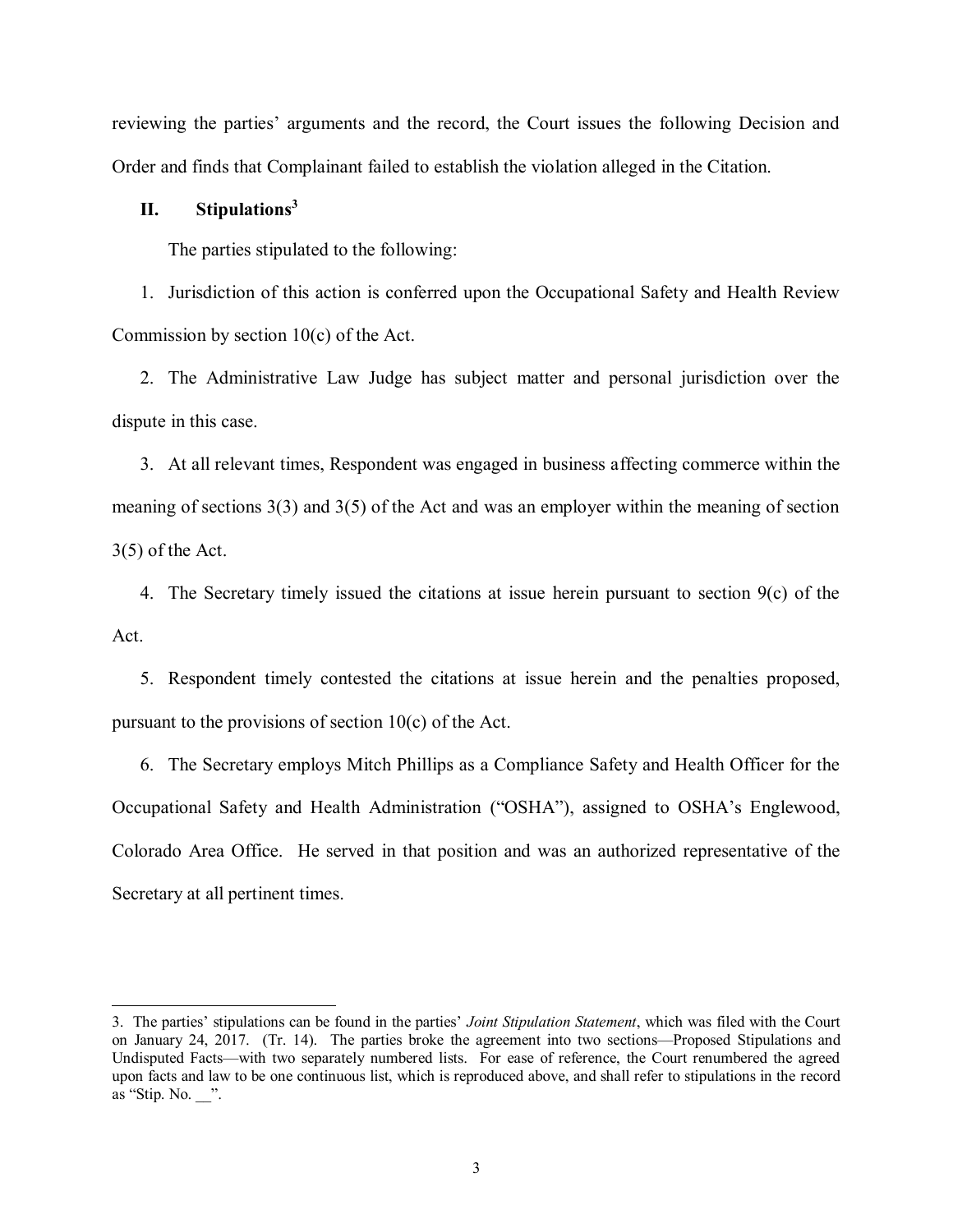7. At all times relevant to this litigation, Respondent was under contract to provide staffing services to Coorstek, Inc. at its manufacturing facility located at  $600\,9^{th}$  Avenue, Golden, Colorado.

8. On July 30, 2015, Mr. Phillips initiated an inspection at Coorstek's facility located at 600 9<sup>th</sup> Avenue, Golden, Colorado 80401 after an employee of Aerotek was seriously injured while riding a manlift.

9. At all times relevant to this litigation, approximately 30 to 35 Aerotek employees were assigned to the Coorstek facility at  $6009<sup>th</sup>$  Avenue, Golden, Colorado.

10. Aerotek employs an On-Premise Manager at the Golden, Colorado facility.

11. At all times relevant to this litigation, Aerotek and Coorstek employees utilized a belt manlift to access various floors of the facility.

12. Employees accessed the belt manlift through an enclosed room, measuring 11 feet x 12 ½ feet.

13. The belt manlift circulated through floor openings, measuring 30 inches x 34 ½ inches in diameter.

## **III. Jurisdiction**

As noted in Section II, *supra*, the parties have stipulated the Commission has jurisdiction over this proceeding pursuant to section 10(c) of the Act, 29 U.S.C.  $\S$  659(c). Further, the parties also stipulated Respondent is an employer engaged in a business affecting commerce within the meaning of section 3(5) of the Act, 29 U.S.C. § 652(5). *Slingluff v. OSHRC*, 425 F.3d 861 (10th Cir. 2005).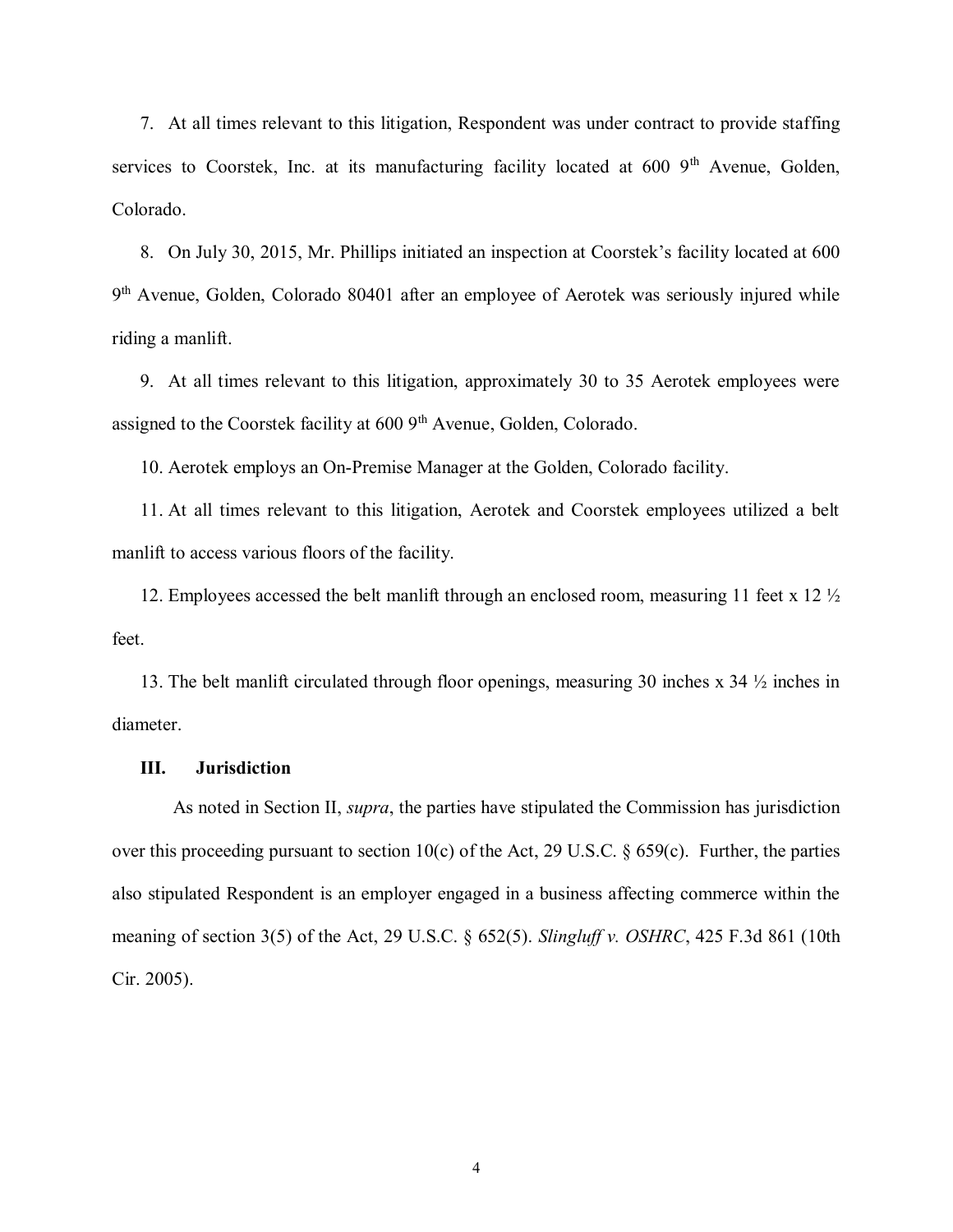# **IV. Factual Background**

### **A. Respondent's Relationship to Coorstek**

Coorstek hired Respondent to provide skilled laborers to supplement its workforce at Coorstek's ceramics manufacturing facility in Golden, Colorado. According to the agreement, Coorstek was responsible for managing and supervising the contract employees supplied by Respondent. (Ex. C-8 at 1). Such supervision included providing a safe, clean work environment; site-specific training; and proper orientation to the worksite. (Ex. C-8 at 4). Per the agreement, Respondent's obligations regarding safety were minimal—it agreed to provide safety glasses and ensure that employees wore appropriate safety shoes—however, it nonetheless agreed "that it will comply with applicable federal, state, and local laws", including those involving health and safety. (Ex. C-8 at 3–4).

In addition to providing contract employees, Respondent also supplied Coorstek with an On Premise Manager, Yarie Ortiz, whose primary responsibility was serving as a liaison between contract employees, Coorstek, and Respondent. (Tr. 94–95, Ex. C-5 at 1). This included enforcing discipline when safety rules were violated by contract employees; performing screening of those employees for qualifications, background checks, and references; attending production and staff meetings; and reporting injuries suffered by contract employees. (Tr. 99; Ex. C-5 at 1). In addition, Ms. Ortiz walked the production floor with new contractor employees as part of their orientation to the Coorstek facility.

### **B. The Coorstek Manlift**

 $\overline{a}$ 

The Coorstek facility has five floors, including a basement level, three production floors, and an attic.<sup>4</sup> (Tr. 43). In order to move employees between the various production floors, the

<sup>4.</sup> According to CSHO Phillips, the attic is primarily accessed by Coorstek maintenance workers. There was no evidence Respondent's employees accessed that area. (Tr. 43).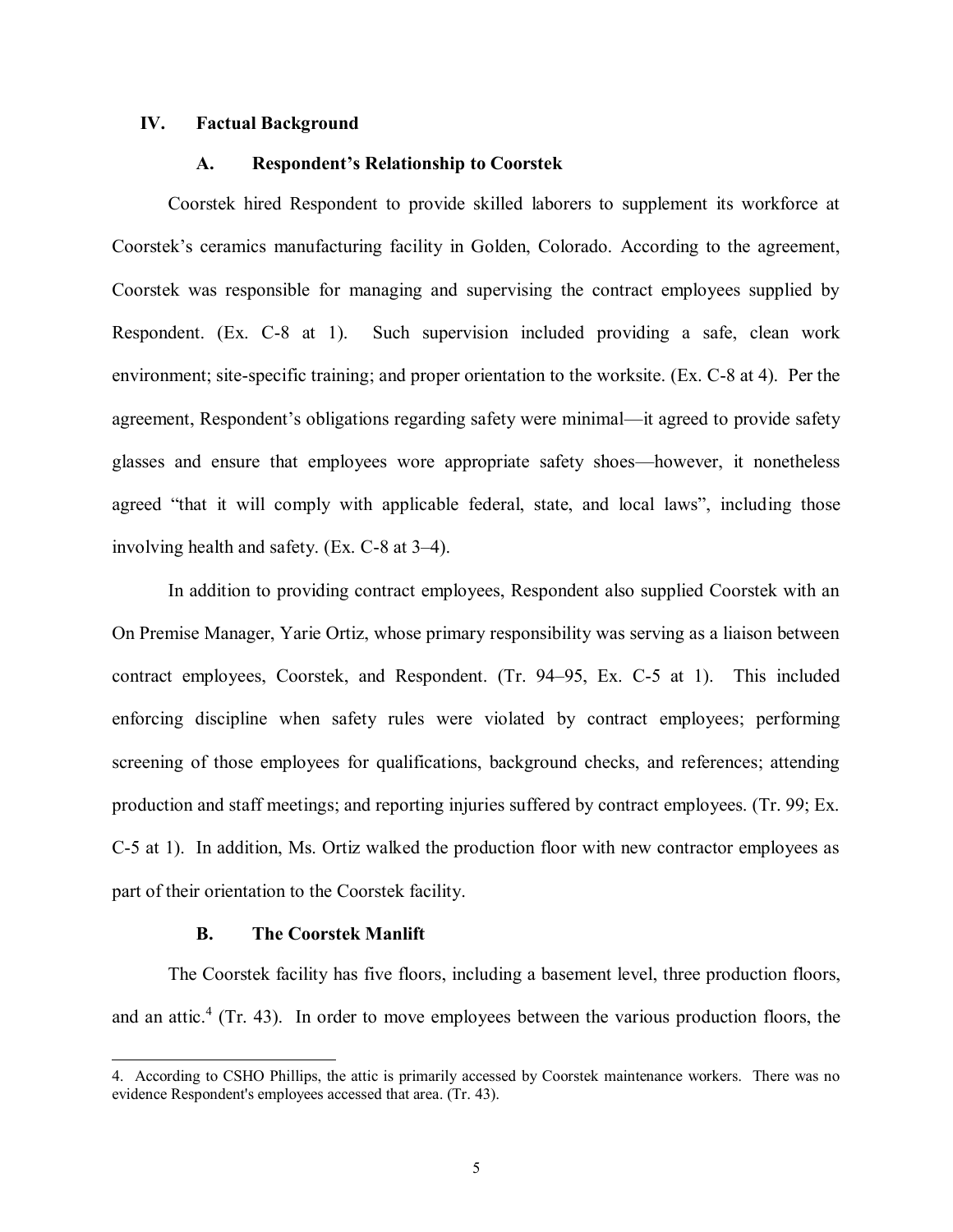facility has two belt manlifts, which function like self-propelled ladders. (Tr. 38, 50). According to CSHO Phillips, the manlifts were used infrequently, in most cases no more than once per shift per employee. (Tr. 65).

The manlift has a continuously moving belt, which is powered by two drive motors: one located in the attic and one in the basement. (Tr. 42). The drive motors cause the belt to go up on one side of the manlift and down the other through adjacent floor openings. (Tr. 50; Ex. C-2). To accommodate upward and downward travel, there are two openings per floor, each of which measures 30 inches by 34 ½ inches in diameter. (Stip. No. 13). Although the belt travels on a continuous loop, there is a rope next to the manlift that stops the manlift when pulled, but it is designed only for emergency stops. (Tr. 51).

In order to access the manlift on the production floors, an employee must enter an enclosed room, which is used solely for housing and accessing the lift. (Tr. 145). The door to each enclosure contains two signs: a warning that reads "Authorized Personnel Only" and a safety poster reminding employees training is required to use the lift and of key safety principles related to the lift. (Ex. C-2 at 3:55). The doors are also self-closing to prevent accidental entry into the enclosure. (Tr. 65, 143; Ex. C-2). Once inside the enclosure, which measures roughly 12  $\frac{1}{2}$  feet by 11 feet, employees are immediately confronted with a guardrail that blocks access to the moving parts of the belt and the floor opening through which it travels.<sup>5</sup> (Tr. 64; Ex. C-2 at 1:55, 2:09). An employee must turn right from the doorway to get past the guardrail and turn left yet again before they actually reach the access point for the manlift. (Tr. 144; Ex. C-2). Once at the access point, the employee is presented with the running belt, which has footsteps and handholds attached at regular intervals. (Tr. 50; Ex. C-2). As shown in the Humphrey video,

<sup>5.</sup> The floor opening and manlift are protected on both sides by guardrails; it is only at the point of access where there is a gap in the guardrail. (Ex. C-2).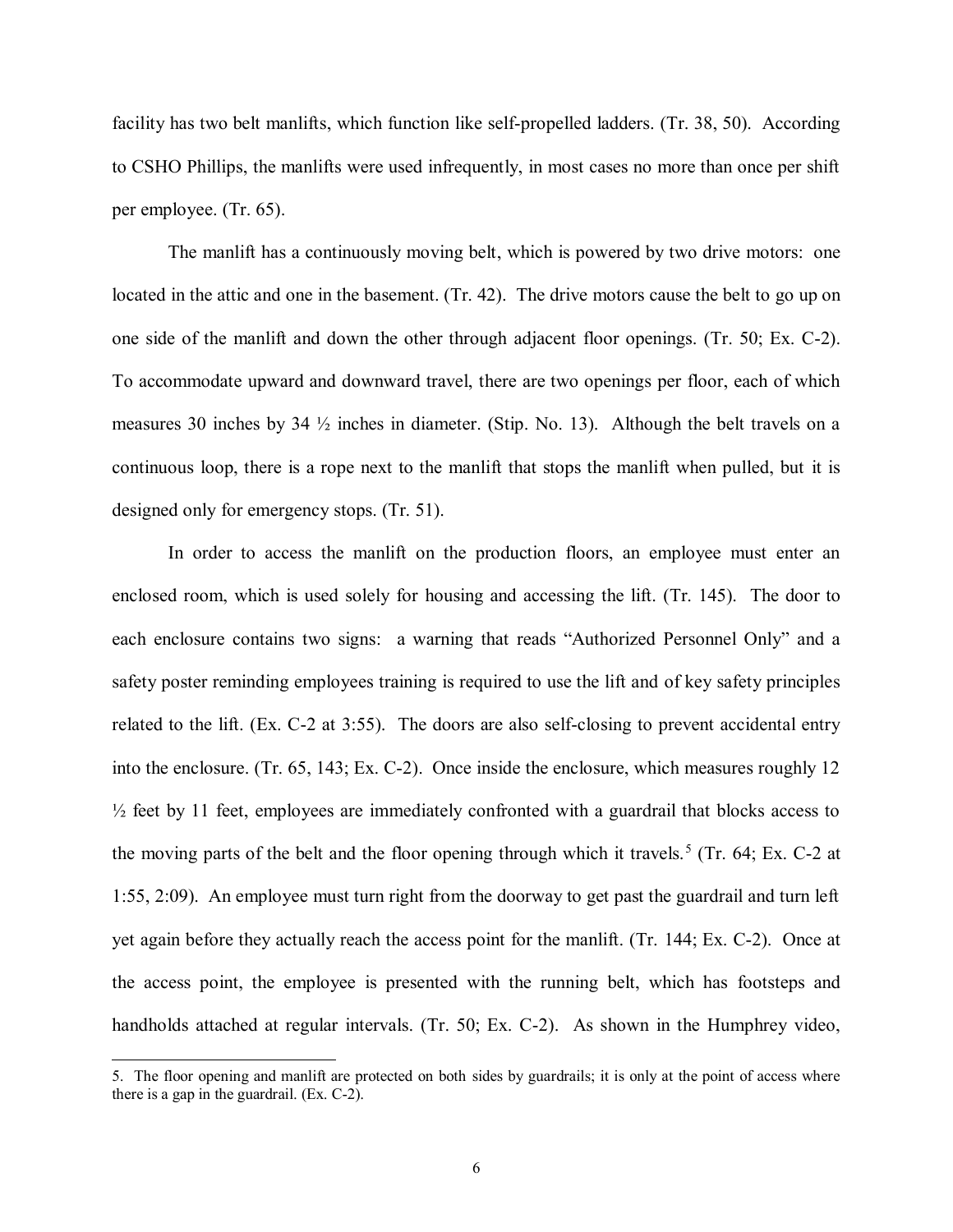manlift belts travel at a slow rate of speed so employees can grab the handhold and step onto the footstep while it is still moving. (Ex. C-3).

The basement entry is not enclosed in the same manner as the production floors. The manlift and floor opening are guarded by guardrails and a swing gate at the point of entry onto the lift. (Tr. 60; Ex. C-2 at 0:45).

### **C. CSHO Phillips' Inspection**

The inspection was precipitated by an injury at the Coorstek manufacturing facility, which required hospitalization. One of Respondent's employees was injured when he fell from the manlift, got caught between the floor opening and manlift, and then fell through the opening to the basement below. (Tr. 42). In his interview with CSHO Phillips, the employee stated that he was riding the manlift when it jerked and caused him to lose his balance. (Tr. 42). According to employee statements gathered by CSHO Phillips, the top drive motor of the manlift had stripped gearing, which caused the manlift to jerk approximately five inches. (Tr. 42).

Upon his arrival at Coorstek, CSHO Phillips met with Yarie Ortiz, Respondent's On Premise Manager, and Shawn Arbuckle, Coorstek's corporate environment, safety, and health manager. (Tr. 36). CSHO Phillips held an opening conference with Ms. Ortiz and Mr. Arbuckle, interviewed employees, and performed a walk-around accompanied by Ms. Ortiz, Mr. Arbuckle, and other representatives of Coorstek's safety department. (Tr. 37–39, 167). The inspection began in the basement near the manlift where the employee was found. (Tr. 38; Ex. C-2). CSHO Phillips then proceeded to the attic and worked his way down through each of the production floors. (Tr. 39, 48). At each floor, CSHO Phillips inspected the area surrounding the manlift, including any safety measures. (Tr. 39, 48). The manlift was not in operation at the time of the inspection because Coorstek had shut it down and locked it out for a third party to perform a safety inspection. (Tr. 48–49).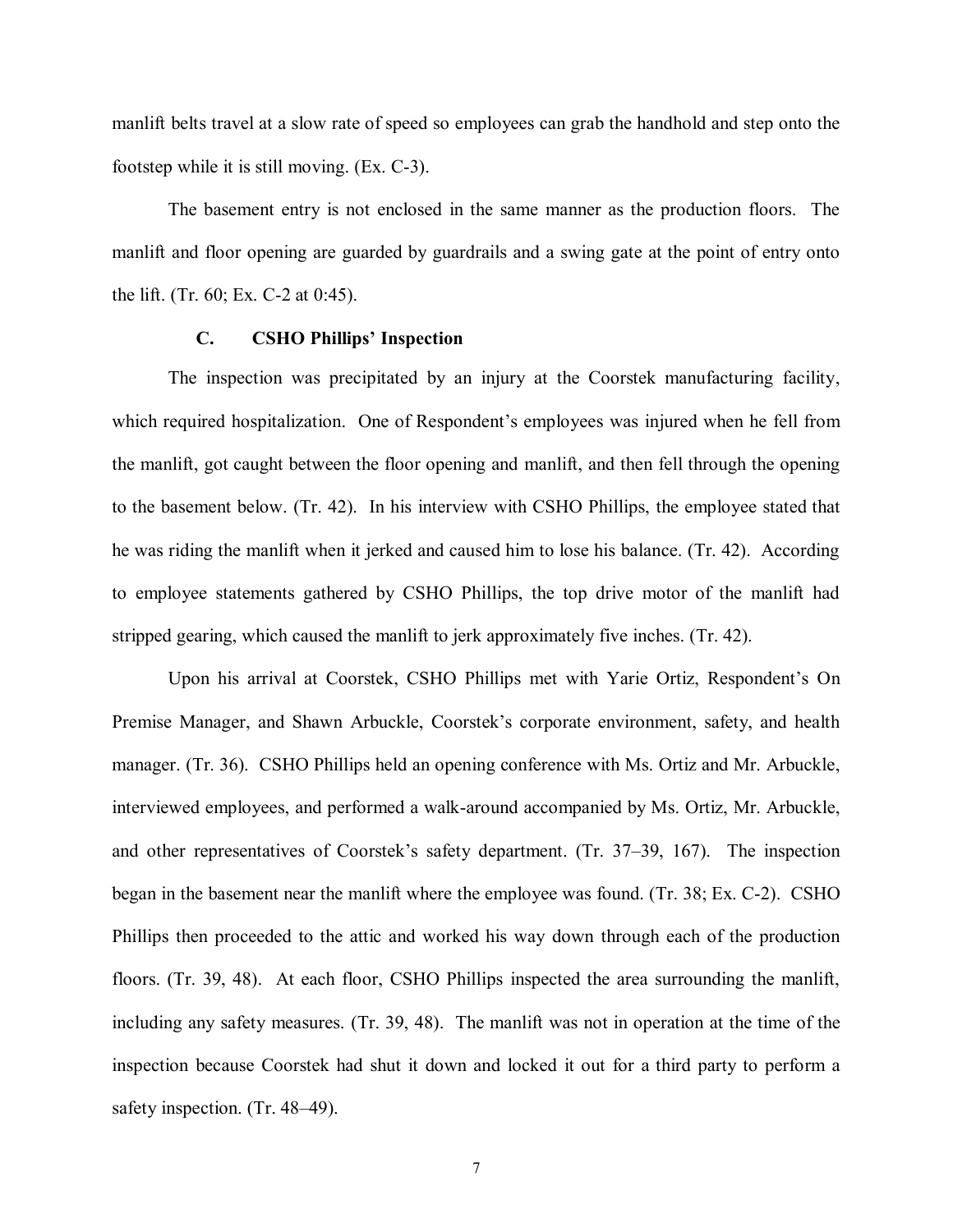At the close of the inspection, CSHO Phillips determined the floor openings at the manlift were not properly protected and recommended the issuance of a Citation, the merits of which are discussed below.

#### **V. Discussion**

As recounted above, Respondent contracted with Coorstek to provide skilled laborers for its ceramics manufacturing facility. Although Coorstek is primarily responsible for managing the contract employees, providing training, and overseeing their day-to-day work responsibilities, Respondent still maintains some level of control over the those employees. For example, Respondent maintained a continuous management presence at the Coorstek facility through the On Premise Manager, Ms. Ortiz, who was responsible for disciplining contract employees, performing pre-employment screening, reporting injuries suffered by contract employees, and participating in production/staff meetings.

Respondent stipulated it is an employer under the Act. (Stip. No. 3). This is consistent with Commission case law holding temporary staffing agencies liable under the Act insofar as they maintain a sufficient degree of control over their employees. *See The Barbosa Group, Inc., d/b/a Executive Security*, 21 BNA OSHC 1865 (No. 02-0865, 2007) ("Thus, regardless of whether the INS had any sort of employment relationship with the security personnel supplied by Barbosa, the degree of control Barbosa retained over its contract security personnel compels the conclusion that Barbosa remained their employer in these circumstances and was properly cited as such under the OSH Act."). In this case, the Court is called upon to determine whether and to what extent a staffing agency, such as Respondent, should be held liable for alleged hazards present at a host employer's worksite.

Even though it is a temporary agency, Respondent nonetheless has a statutory obligation to ensure the safety of its employees. In this context, that obligation extends at least as far as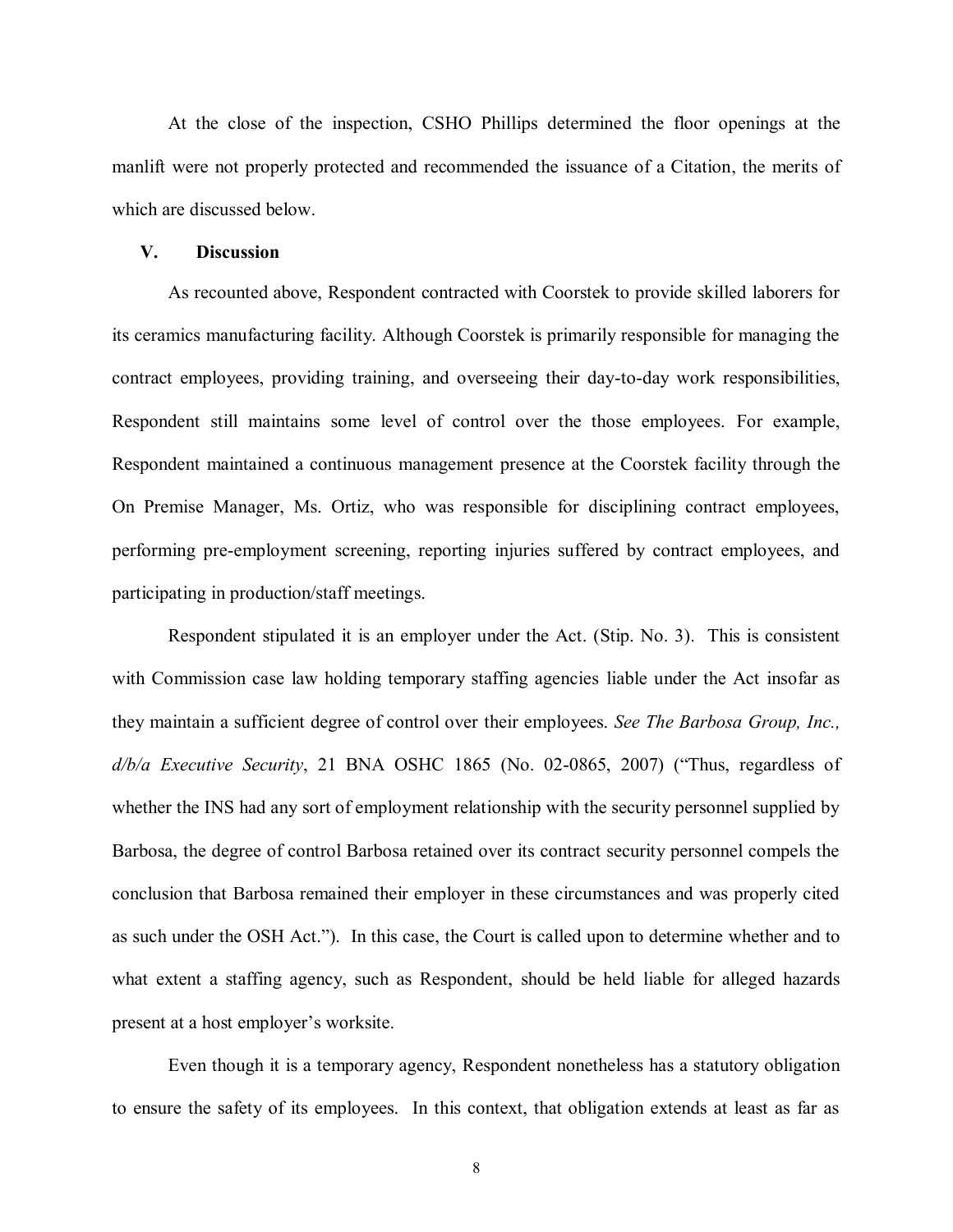informing Coorstek of a hazard, requesting it be abated, and ensuring steps are taken by Coorstek to protect employees from the hazard. *See id.* (finding Respondent staffing agency should have been aware, with the exercise of reasonable diligence, of deficiencies in training provided by host employer). However, as will be shown, the Court finds Complainant failed to show the method Coorstek used to abate the alleged hazard was so woefully deficient that Respondent should have taken additional actions to ensure that its employees were safe.

# **A. Citation 1, Item 1**

Complainant alleged a serious violation of the Act in Citation 1, Item 1 as follows:

OSH Act of 1970 Section  $(5)(a)(1)$ : The employer did not furnish employment and a place of employment which were free from recognized hazards that were causing or likely to cause death or serious physical harm to employees:

1) On July 30, 2015, and at prior times, the employer did not ensure that employees were protected from falling and crushing hazards while standing near a floor hole at the manlift in Building 2.

Among other methods, one feasible and acceptable method to abate the hazard would be to ensure that a guardrail system, such as described and recommended by the Humphrey Manlift Company, is installed. Another feasible and acceptable method is to ensure that a guardrail system to protect from falls into entry/exit ways is installed per the recommendations of a self-closing swing gate guardrail manufacturer, such as Garlock Safety Systems.

(Ex. C-1).

To establish a *prima facie* violation of section 5(a)(1) of the Act, Complainant must prove by a preponderance of the evidence that: (1) a condition or activity in the workplace presented a hazard to employees; (2) the employer or its industry recognized the hazard; (3) the hazard was likely to cause death or serious physical harm; and (4) a feasible and effective means existed to eliminate or materially reduce the hazard. *Kokosing Constr. Co*., 17 BNA OSHC 1869 (No. 92-2596, 1996); *see also* 29 U.S.C. § 654(a)(1). The evidence must also show that the employer knew or, with the exercise of reasonable diligence, could have known of the violative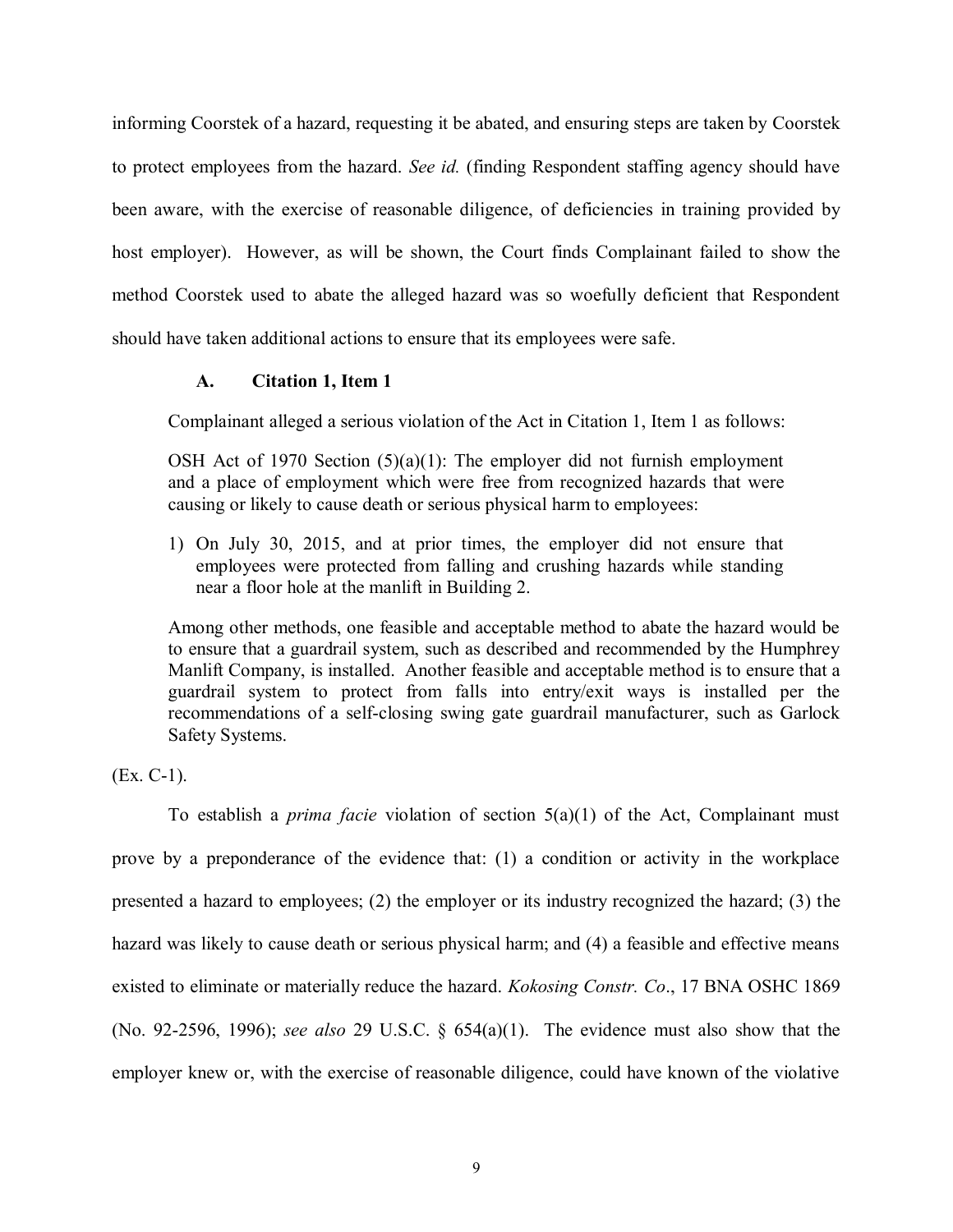condition. *Regina Constr. Co.*, 15 BNA OSHC 1044 (No. 87-1309, 1991); *see also S.J. Louis Constr. of Texas*, 25 BNA OSHC 1892 (No. 12-1045, 2016).

### **i. Citation to the General Duty Clause Was Proper**

Respondent contends Complainant's amendment of the Citation to allege a violation of the general duty clause was improper.<sup>6</sup> In its *Answer*, Respondent claimed the specific standard originally cited by Complainant was the proper standard, notwithstanding language indicating that the originally cited standard, 1910.68(b)(8), exempts manlifts installed prior to August 27, 1971. *See* 29 C.F.R. § 1910.68(b)(3) ("All new manlift installations and equipment installed after the effective date of these regulations shall meet the designed requirements of . . . ANSI A90.1-1969, which is incorporated by reference as specified in § 1910.6, and the requirements of this section."); *see also* Part 1910—Occupational Safety and Health Standards, 36 Fed. Reg. 10466, 10466 (April 27, 1971) ("The occupational safety and health standards in new Part 1910 shall become effective on August  $27, 1971...$ "). Complainant has interpreted this language to mean that manlifts installed prior to the effective date of the regulations are exempt from the requirements listed therein. Coincident with that interpretation, Complainant issued a directive that citing the general duty clause is proper when confronted with a hazard on a manlift installed prior to the effective date of the regulation. (Ex. C-10). Under the facts presented in this case, the Court finds citation to the general duty clause was appropriate.

"It is well established that a citation alleging a violation of section  $5(a)(1)$  is inappropriate when a specific standard applies to the facts." *Mississippi Power & Light Co.*, 7 BNA OSHC 2036 (No. 76-2044, 1979) (citation omitted). The burden of proving the applicability of a

<sup>6.</sup> Respondent did not specifically object to the amendment itself through a motion (though it was invited to do so by the Court). Instead, in its *Answer*, Respondent merely claimed that a specific standard applied, rendering citation to the general duty clause improper. *See Answer* at 2. Though it was not specifically identified as an affirmative defense, the Court shall treat it as such.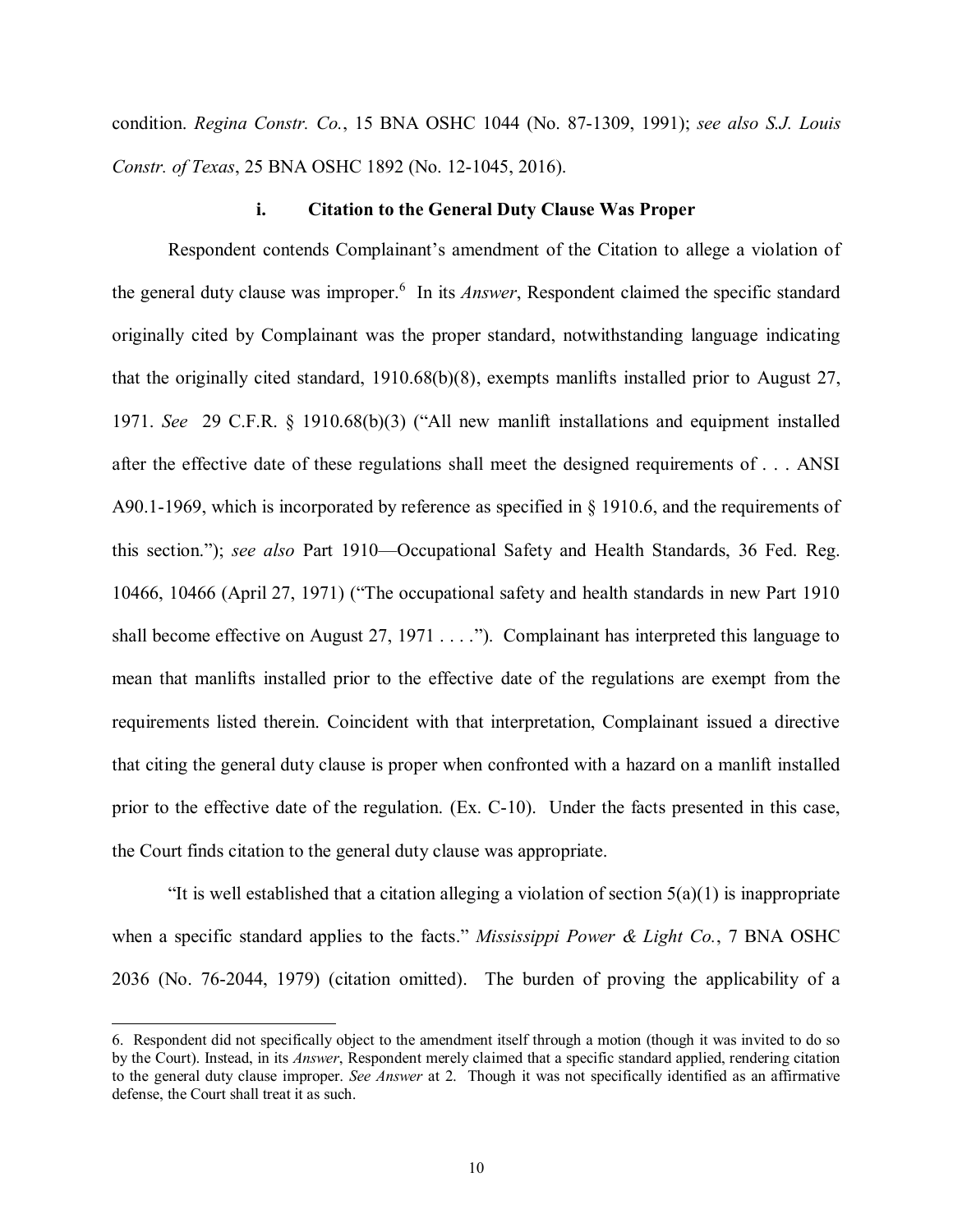specific standard, however, belongs to Respondent. *See Safeway, Inc. v OSHRC*, 382 F.3d 1189, 1194 (10th Cir. 2004); *see also* 29 C.F.R. § 1910.5(f) ("An employer who is in compliance with any standard in this part shall be deemed to be in compliance with the requirements of the [general duty clause], but only to the extent of the condition, practice, means, method, operation, or process covered by the standard.").

Respondent identified 29 C.F.R. § 1910.68(b)(8) as the specific standard that preempts citation to the general duty clause. According to Complainant's interpretation, though, section 1910.68(b) does not apply to manlifts installed prior to 1971.<sup>7</sup> *See* 29 C.F.R. § 1910.68(b)(3). Nevertheless, Respondent contends that because section 1910.68(b) is a specific standard that applies to manlifts as a general proposition, it still technically "applies" to the grandfathered, pre-1971 manlift at Coorstek. As such, Respondent argues it was in "compliance" with the standard even though it also argues it was not required to comply with its terms. *See Resp't Br.* at 8. In other words, Respondent argues that it complied with the standard because, by the terms of 1910.68(b)(3), it did not have to comply with the standard.<sup>8</sup>

The practical effect of Respondent's argument would be a location at Coorstek's facility—the manlift—exempt from regulation through either specific standards or the general

<sup>7.</sup> As an aside, the Court notes the provision that purportedly exempts older manlifts does not appear as definitive as suggested by the parties in this case. The provision,  $1910.68(b)(3)$ , entitled "Design Requirements" is merely a short, isolated paragraph under the larger heading, entitled "General Requirements", found at 1910.68(b). The first paragraph, (b)(1), indicates the standard generally applies to all manlifts that meet the characteristics described therein. Paragraph (b)(3), on the other hand, lays out a two-prong requirement for a specific subset of manlifts; namely, those installed after the effective date of the regulation. As the Court reads it, the standard requires that any lift installed after the effective date of the regulations shall (1) meet the design requirements of ANSI A90.1-1969, and (2) meet the requirements of this section. In other words, it appears that the intent of the standard is to require more of manlifts installed after a date certain, as opposed to requiring nothing at all of lifts installed prior to that date. However, the Court grants that it is unclear how (b)(3) applies to the standard as a whole. Given this ambiguity, the Court finds Complainant's interpretation of (b)(3) is not unreasonable.

<sup>8.</sup> This absurdity apparently escaped Respondent when it repeatedly characterized 29 C.F.R. § 1910.68(b)(8) as "inapplicable" or "not applicable". *See Resp't Br.* at 10 ("The Secretary's attempt to cite Respondent under the General Duty Clause in this case is particularly troublesome because the Secretary candidly admits he is attempting to enforce *an inapplicable regulation* through the General Duty Clause.").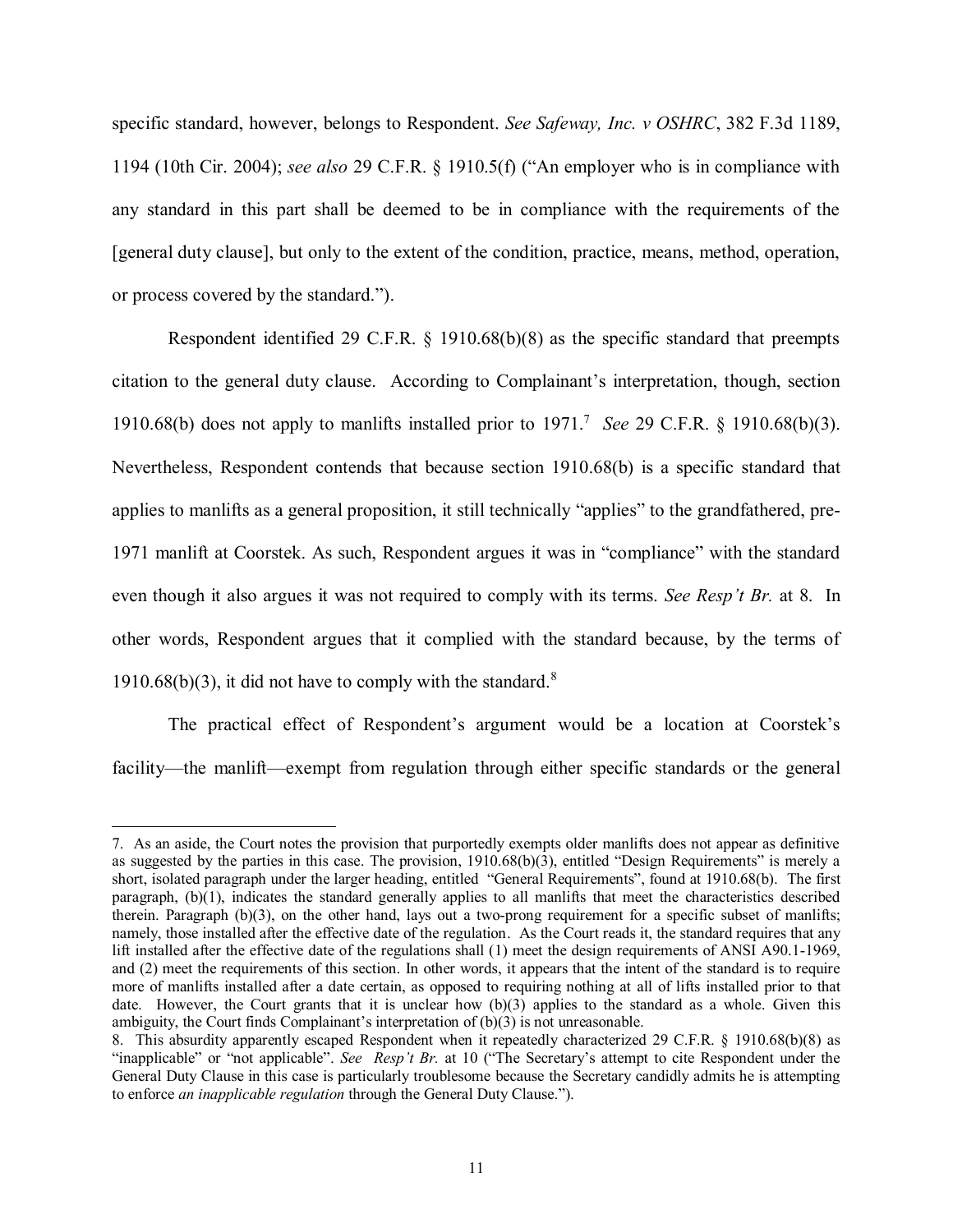duty clause. Notwithstanding its assertion that it is exempt from its requirements, Respondent argues it complied with the standard. The problem? While the manlift may be exempt from the specific design requirements listed in the standard and in ANSI A90.1-1969, as referred to therein, it is not exempt from all safety requirements. Indeed, the purpose of the general duty clause is to fill such unintentional gaps in the Act's coverage. *Con Agra, Inc., McMillan Co. Div.*, 11 BNA OSHC 1141 (No 79-1146, 1983) ("We note that the purpose of the general duty clause is to provide protection against recognized hazards where no duty under a specific standard exists . . . .")

When confronted with a similar question regarding the preemptive effect compliance with a specific standard has on the government's ability to cite the general duty clause, the D.C. Circuit focused on the role of section  $5(a)(1)$  and its interplay with the duties imposed on employers under section 5(a)(2). *See Int'l Union, United Automobile, Aerospace and Agricultural Implement Workers of America v. General Dynamics Land Systs. Div.*, 815 F.2d 1570, 1577 (D.C. Cir. 1987). First, applying plain meaning to section 5(a)(1), the Court held:

Section 5(a)(1) clearly and unambiguously imposes on an employer a general duty to provide for the safety of his employees that is distinct and separate from the employer's duty, under section  $5(a)(2)$ , to comply with administrative safety standards promulgated under section 6 of the Act. Therefore, unless we find this interpretation in conflict with another source of statutory law, we are bound to reject any agency interpretation that is inconsistent with what we find to be the plain meaning of section 5(a).

*Id.* at 1575–76. Finding no such statutory conflict, the court held "the Act does not empower the Secretary . . . to absolve employers who observe specific standards from duties otherwise imposed on them by the general duty clause." *Id.* at 1576. Clarifying this point, the court noted that any apparent conflict between an employer's competing duties under  $5(a)(1)$  and  $5(a)(2)$  can be resolved by focusing on the words "recognized hazard" in section 5(a)(1). *Id.* (citing *Con Agra, Inc., McMillan Co. Div.*, 1983–84 O.S.H. Dec. (CCH) ¶ 26,420 at 33,523 (1983)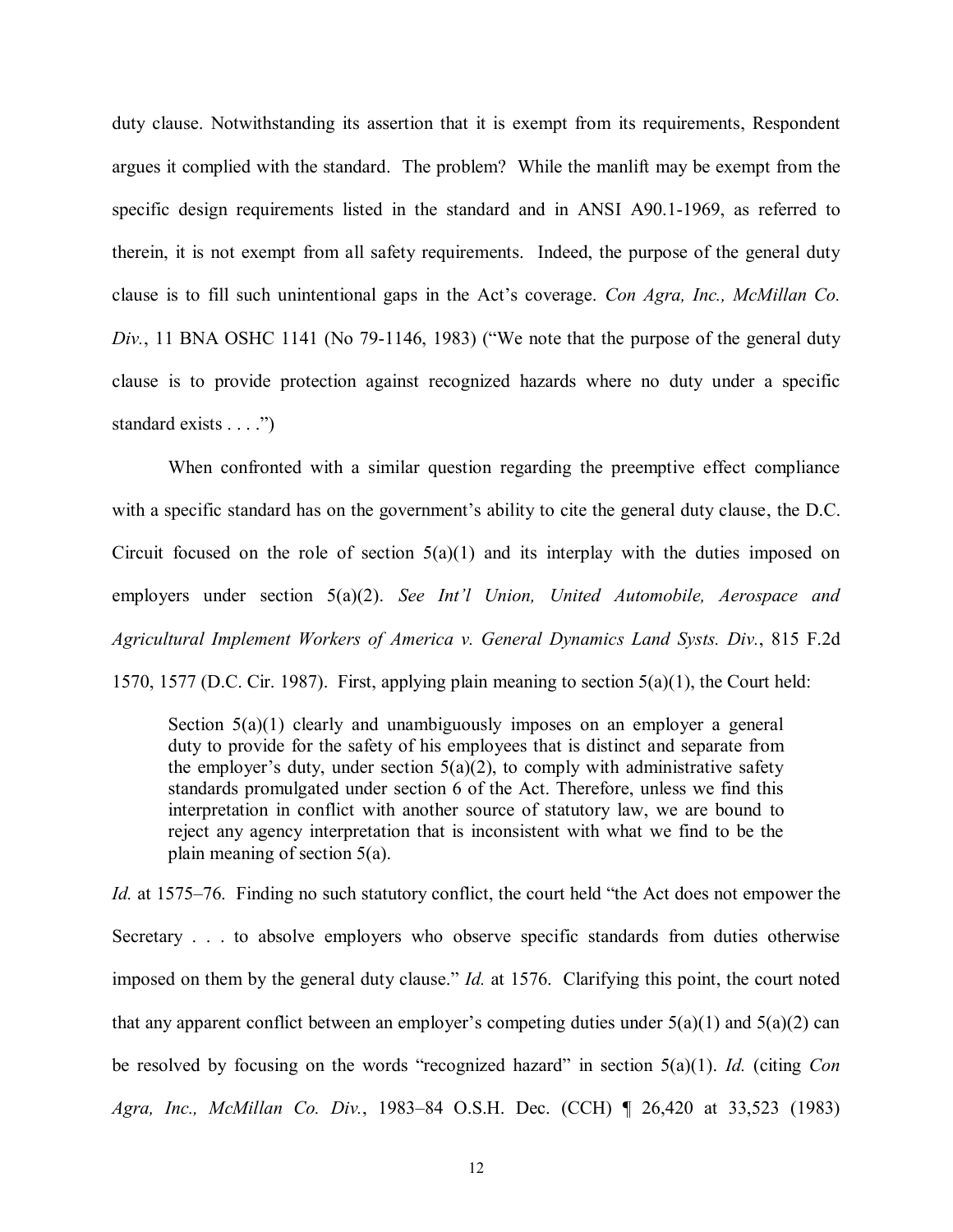(discussing elements necessary to prove violation of general duty clause)). According to the

court:

This analysis emphasizes the fact that the duty to protect employees is imposed on the employer, and the hazards against which he has the obligation to protect necessarily include those of which he has specific knowledge. Therefore if (as is alleged in this case) an employer knows a particular safety standard is inadequate to protect his workers against the specific hazard it is intended to address, or that the conditions in his place of employment are such that the safety standard will not adequately deal with the hazards to which his employees are exposed, he has a duty under section  $5(a)(1)$  to take whatever measures may be required by the Act, over and above those mandated by the safety standard, to safeguard his workers. In sum, if an employer knows that a specific standard will not protect his workers against a particular hazard, his duty under section  $5(a)(1)$  will not be discharged no matter how faithfully he observes that standard. Scienter is the key.

*Id.* at 1577. This statement clarifies the operative effect of the general duty clause in the face of a closely related specific standard: if the specific obligations imposed by  $5(a)(2)$  are somehow insufficient, an employer has a corresponding obligation to account for and protect against hazards the specific standard does not reach.

As a defense to the general duty clause violation, Respondent asserts that a specific standard applies; a specific standard that, according to Complainant's interpretation, exempts Respondent from compliance with specific requirements. Thus, as distinct from the holding in *General Dynamics*, there was not merely a deficiency in the coverage of the standard, but a gaping hole. To accept Respondent's argument would be to permit such a gap in coverage, which the Court declines to do. Insofar as 1910.68(b) imposes no requirements to address hazards associated with Coorstek's manlift, the Court finds it is proper to impose an obligation to protect employees through the general duty clause.

# **ii. The Floor Opening is a Recognized Hazard**

To uphold a violation of the general duty clause, Complainant must define the hazard "in a way that apprises the employer of its obligations, and identifies conditions and practices over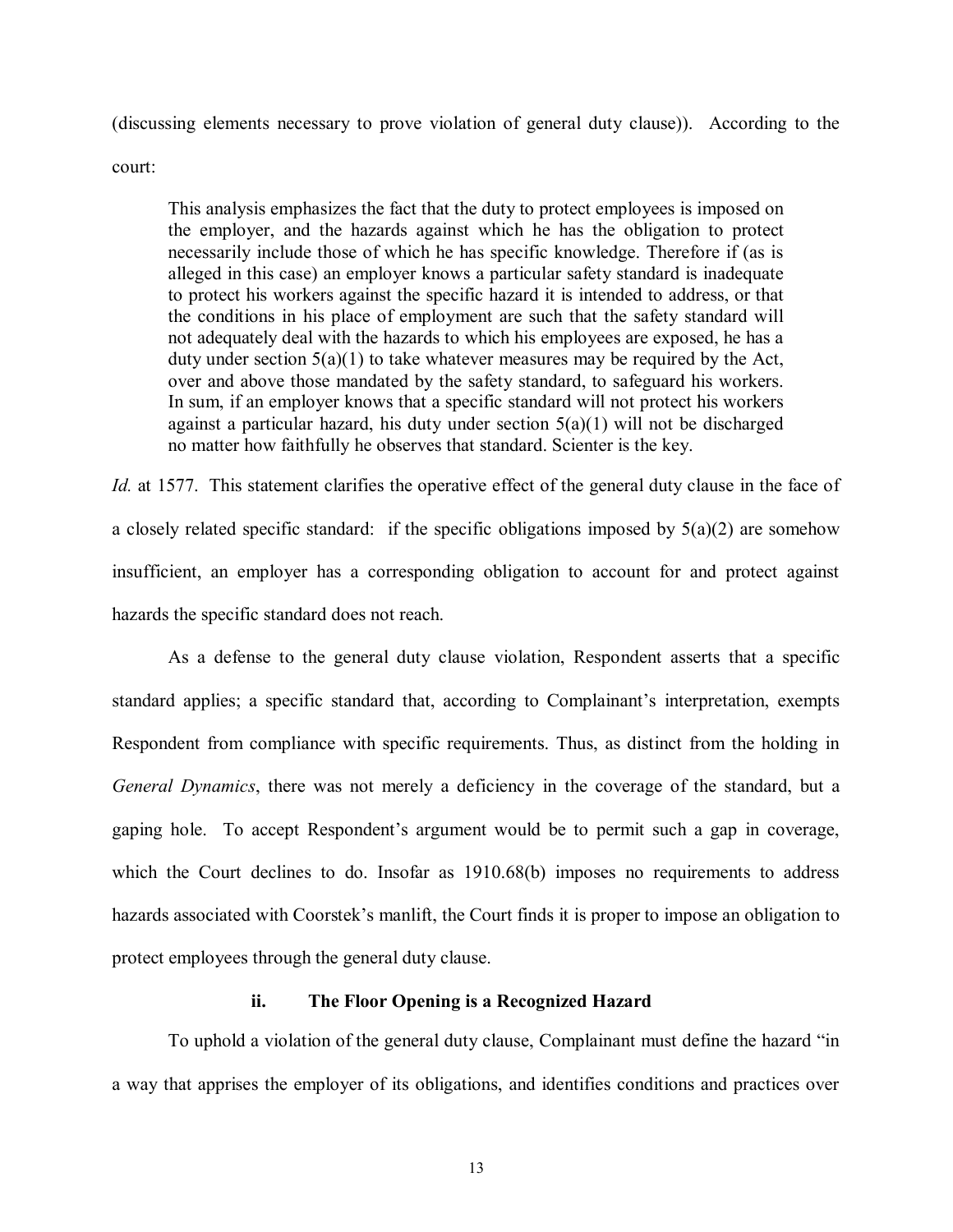which the employer can reasonably be expected to exercise control." *Arcadian Corp.*, 20 BNA OSHC 2001 (No. 93-0628, 2004). Hazards cannot be defined by the absence of appropriate abatement measures. *See Cargill, Inc.*, 10 BNA OSHC 1398 (No. 78-5707, 1982); *see also Morrison-Knudsen Co.*, 16 BNA OSHC 1105, 1121 (No. 88-0572, 1993) ("The hazard is not the absence of the abatement method.").

In the Citation narrative, Complainant alleged Respondent's employees were exposed to falling and crushing hazards due to the presence of inadequately protected floor openings at the manlift's point of access. (Ex. C-1 at 1). Respondent contends Complainant failed to prove the existence of such a hazard because Coorstek had taken adequate steps to abate it through the use of enclosures, guardrails, and training. *See Resp't Br.* at 14. What Respondent fails to see is that a floor opening remains a hazard irrespective of the measures taken to prevent exposure to it. *See Peacock Eng'g Inc.*, 26 BNA OSHC 1588 (No. 11-2780, 2017) ("The efficacy of [respondent's] work methods in avoiding injury, however, is a separate inquiry from whether an alleged hazard was present."). The operative question in this case, as will be discussed later regarding abatement, is whether those methods were adequate in light of the hazards imposed by the floor opening. *See id.*

In the words of the Commission, a floor opening is a condition over which an employer can reasonably be expected to exercise control. In this case, the floor opening was large enough that someone could (and did) fall through, and exposed employees to a fall of at least 10 feet to the next level. Without consideration of the means by which Coorstek attempted to abate it, the Court finds Complainant established the existence of a hazard.

The Court also finds the hazard was recognized. Respondent went to great lengths to show how Complainant failed to prove that Respondent or the manufacturing industry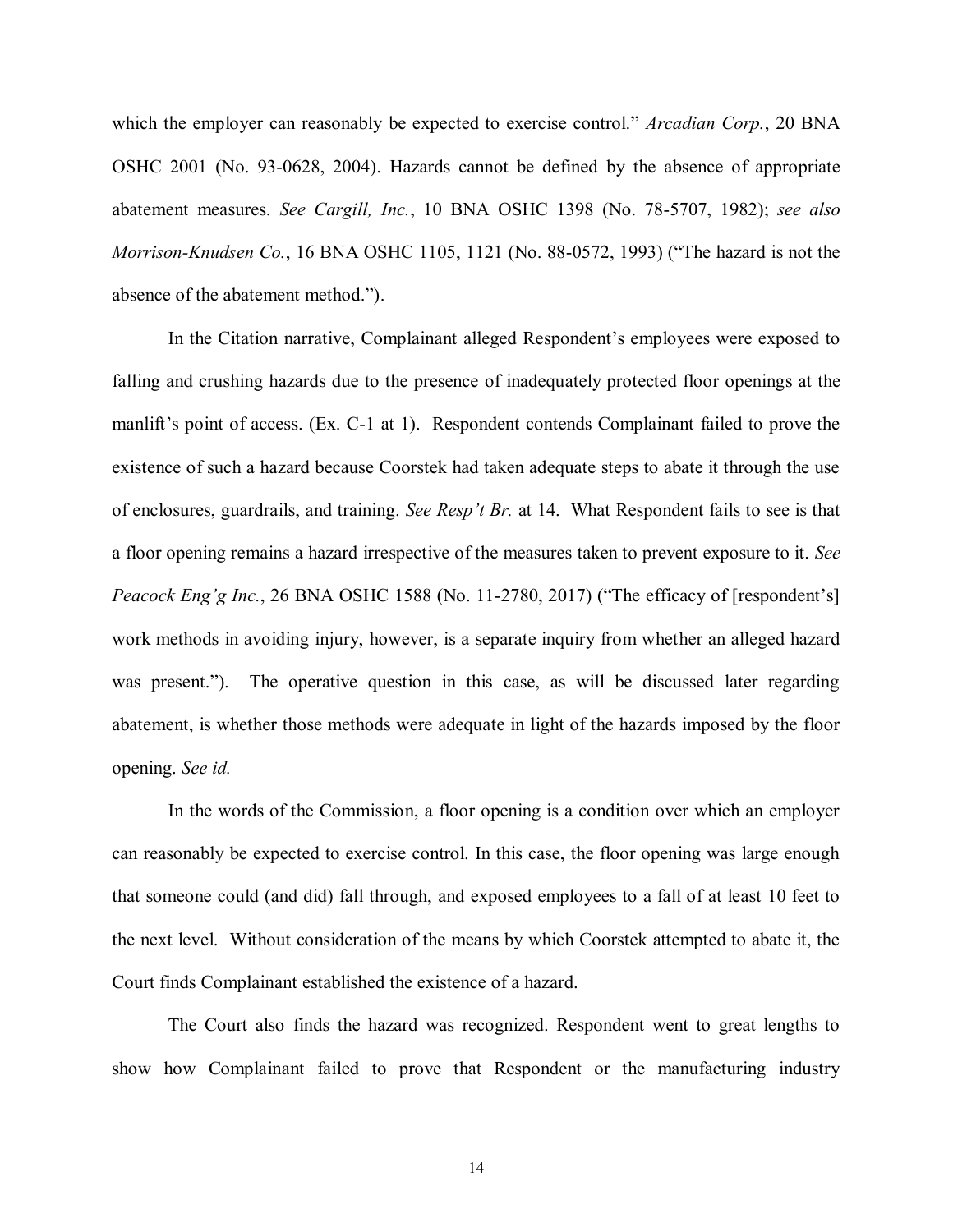recognized the hazard imposed by the floor openings. Again, the Court finds Respondent's arguments are premised on a mistaken assumption about the law. According to the Fifth Circuit, "Establishing that a hazard was recognized requires proof that the employer had actual knowledge that the condition was hazardous or proof that the condition is generally known to be hazardous in the industry." *Kelly Springfield Tire Co., Inc. v. Donovan*, 729 F.2d 317, 321 (5th Cir. 1984). That said, "[w]here a hazard is obvious and glaring, the Commission may determine that the hazard is recognized for purposes of the general duty clause, 29 U.S.C.  $\S$  654(a)(1), without reference to industry practice or safety expert testimony." *Tri-State Roofing & Sheet Metal Inc.*, 685 F.2d 878 (4th Cir. 1982) (finding recognized hazard when "work situation was patently dangerous since the laborers were working without protective equipment on an unguarded platform in excess of 40 feet above a concrete floor").

Though Respondent takes issue with Complainant's use of ANSI literature and Humphrey Manlift's company safety documents in order to prove hazard recognition in the manufacturing industry, the Court finds such evidence unnecessary in light of the hazard at issue. Instead, the Court is persuaded by two factors: (1) the presence of Respondent's On Premise Manager; and (2) the obvious nature of the hazard. As recounted above, Ms. Ortiz was familiar with the Coorstek facility in general and with the manlift specifically. Although CSHO Phillips testified that Ms. Ortiz did not use the manlift, she was nonetheless aware of its existence and had seen it in operation. (Tr. 92). Thus, she had knowledge of the condition that Complainant claims is hazardous. Further, though Respondent claims there was no evidence to suggest Ms. Ortiz recognized the floor opening as a hazard *per se*, the Court finds Complainant did not need to establish whether Ms. Ortiz subjectively believed the floor opening to be hazardous. *See Kelly Springfield*, 729 F.2d at 321 ("A finding of industry recognition does not require direct evidence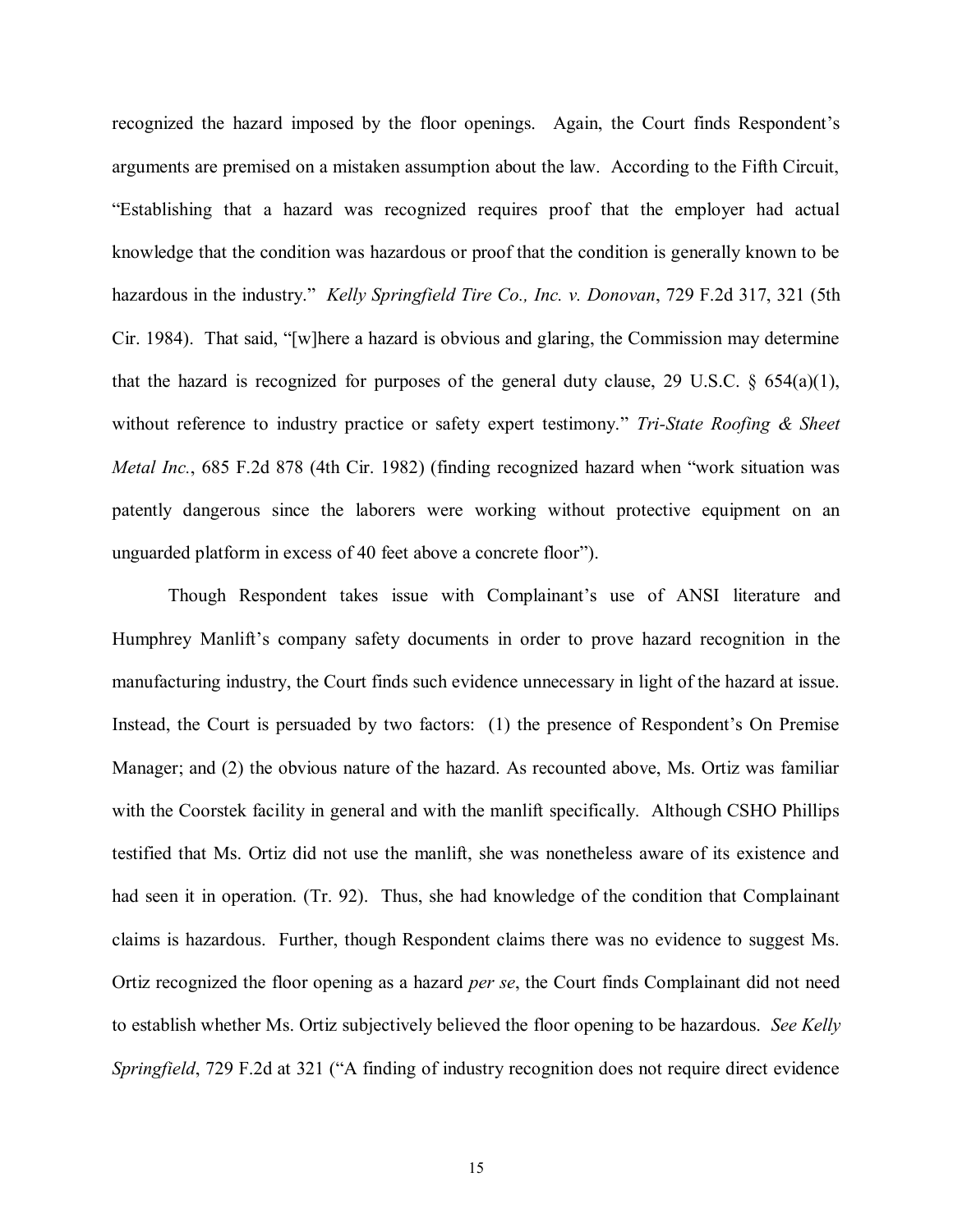of the subjective beliefs of those working in the relevant industry. Courts have, in various circumstances, found a hazard to be recognized absent direct evidence of subjective belief."). Rather, as recognized by the Fourth and Fifth Circuits, a hazard can be so obvious and glaring that any reasonable person would recognize it as such. *Id.*

The Court finds the floor openings on each level of the manlift were an obvious and glaring hazard. The openings, which measure roughly three feet in diameter, presented the possibility of a fall ranging anywhere from ten to as much as forty feet, depending on what floor an employee happened to be standing on. It does not take industry expertise or on-the-job experience at Coorstek to recognize that a hole large enough to fit at least one full-grown man with a corresponding potential for a forty-foot fall is hazardous. Due to its obvious nature, the Court finds both Respondent and the manufacturing industry recognize floor openings, such as those found at Coorstek, are hazardous.

### **iii. The Hazard Was Likely to Cause Death or Serious Physical Harm**

"[T]he Commission has made clear [that] the criteri[on] . . . [in this regard] is not the likelihood of an accident or injury, but whether, if an accident occurs, the results are likely to cause death or serious harm." *Peacock*, 26 BNA OSHC 1588 at \*5 (quoting *Waldon Health Care Ctr.*, 16 BNA OSHC 1052, 1059 (No. 89-2804, 1993)). As previously discussed, falling through one of the manlift floor openings exposed employees to a substantial fall, ranging anywhere from ten to forty feet. (Tr. 43). In fact, such a fall precipitated CSHO Phillips' inspection. Though it was unclear how far he fell, CSHO Phillips testified the employee suffered broken bones and head trauma. (Tr. 112). These are clearly serious injuries. Although the employee fell through the opening due to a problem with the manlift, the fall nonetheless illustrated the potential injuries an employee could suffer as a result of his exposure to the hazard. Accordingly, the Court finds the hazard was likely to cause death or serious physical harm.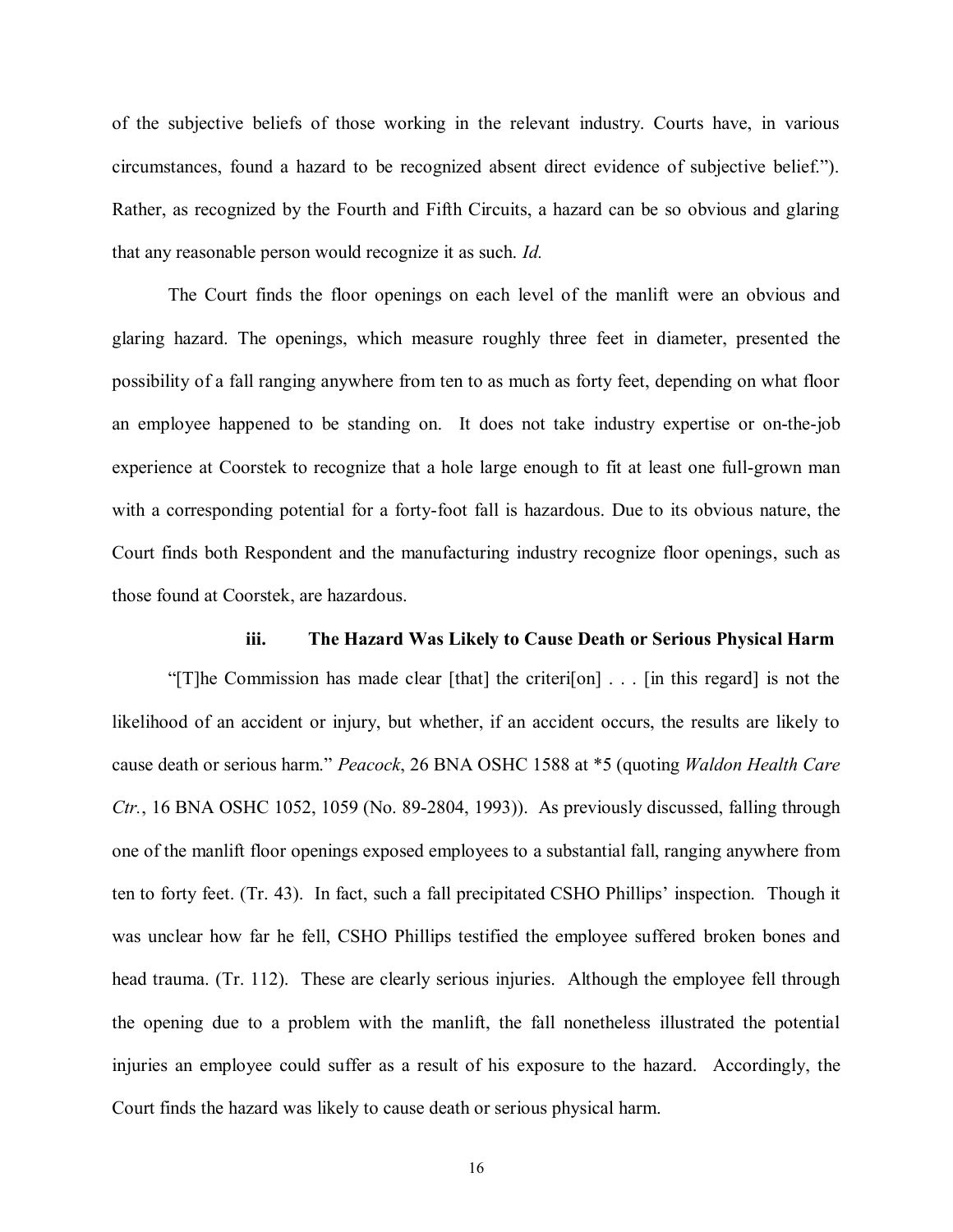# **iv. Complainant Failed to Establish Existing Abatement Measures Were Insufficient**

In addition to establishing the existence of a recognized hazard, Complainant must "'specify the proposed abatement measures and demonstrate both that the measures are capable of being put into effect and that they would be effective in materially reducing the incidence of the hazard.'" *Arcadian Corp.*, 20 BNA OSHC 2001 (quoting *Beverly Enters., Inc.*, 19 BNA OSHC 1161 (No. 91-3144 *et al.*, 2000)). "Feasible means of abatement are established if 'conscientious experts, familiar with the industry' would prescribe those means and methods to eliminate or materially reduce the recognized hazard." *Id.* (quoting *Pepperidge Farm, Inc.*, 17 BNA OSHC 1993)). It is not enough, however, for Complainant to prove the existence of a hazard and show Respondent failed to use the methods of abatement Complainant prefers. If an employer has taken steps to abate the hazard, Complainant must show those measures are inadequate. *See Alabama Power Co.*, 13 BNA OSHC 1240 (citing *Cerro Metal Prods. Div., Marmon Grp., Inc.*, 12 BNA OSHC 1821, 1822 (No. 78-5159, 1986)); *see also National Realty & Constr. Co., Inc. v. OSHRC*, 489 F.2d 1257, 1265 (D.C. Cir. 1973) ("The question is whether National Realty rendered its construction site 'free' of the hazard.").

To start, it is easy to conclude Complainant's proposed methods of abatement are feasible. As shown in exhibit C-2, one of Complainant's proposals—a self-closing swing gate was already in place on the basement level of the Coorstek facility. In addition, Complainant proposed a guardrail maze, which was illustrated in the Humphrey Manlift video though not in place at the Coorstek facility. (Ex. C-3). There was no testimony or evidence to illustrate that the implementation of either of these abatement measures was infeasible or would otherwise be ineffective. The question, however, is whether such abatement methods were necessary in light of the manner in which Coorstek, and by extension, Respondent, had already addressed the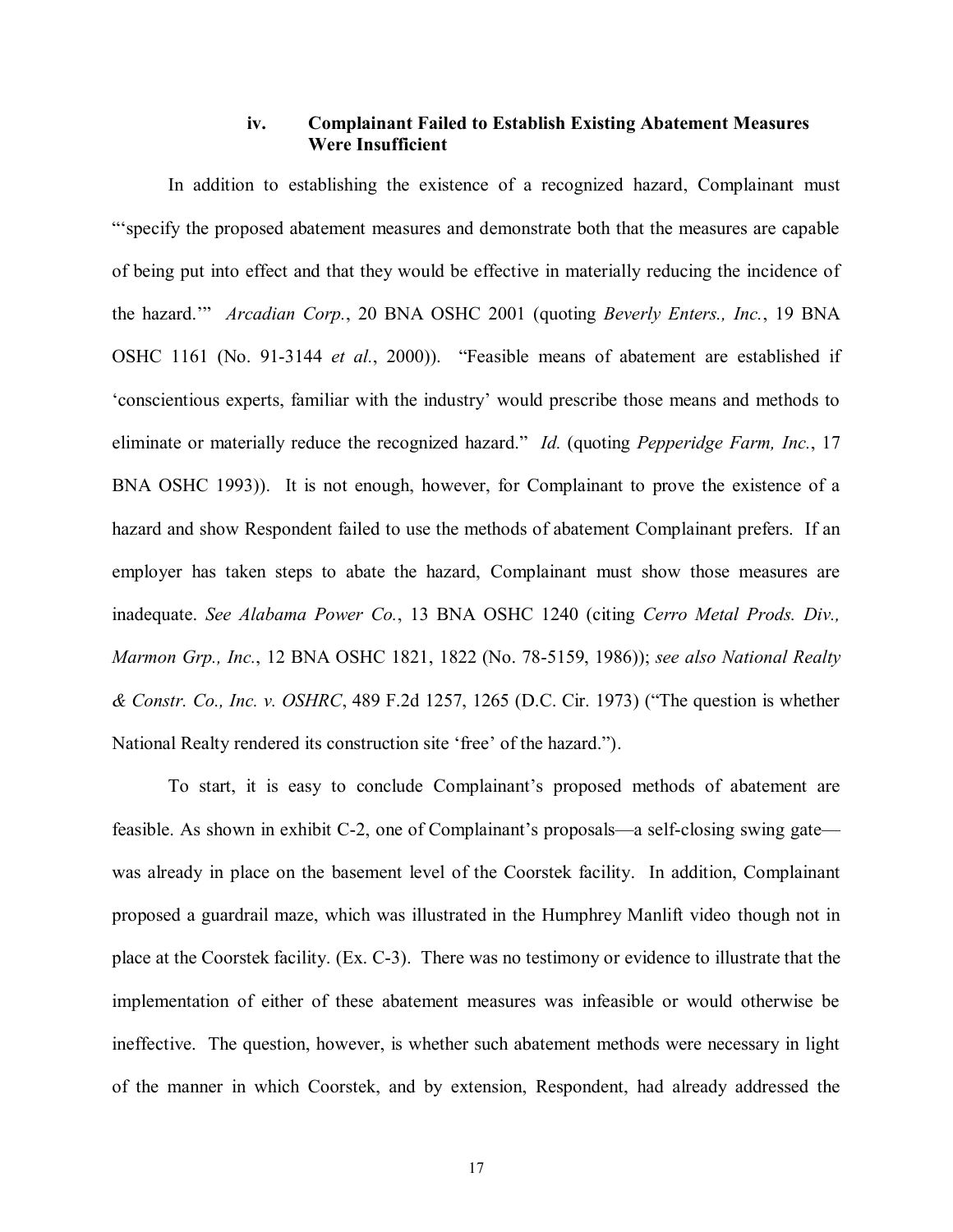hazard.<sup>9</sup> In order to answer that question, Complainant must first show the existing abatement measures were inadequate. *See Alabama Power Co.*, 12 BNA OSHC 1821, 1822, *supra*. The Court finds Complainant failed to meet that burden.

Aside from the basement entry, access to the manlift was the same on all production floors. On each floor the manlift was in an enclosed room, separate from the rest of the production floor. (Tr. 64). In order to access the room, employees had to pass through a selfclosing door. (Tr. 64–65, 143). Tacked onto the door were two signs, including a warning prohibiting access to all but authorized personnel and a series of reminders about properly using the manlift. (Tr. 65; Ex. C-2). After walking through the door, an employee is immediately confronted with a guardrail that prevents access to the moving parts of the manlift, as well as to the floor opening through which the manlift belt passes. In order to reach the point of access, an employee has to turn right from the doorway and walk alongside the guardrail until it ends. From there, the employee must turn left around the end of the guardrail to reach the point of access.

In support of Complainant's claim that Respondent's employees were exposed to a fall hazard due to inadequate protection around the floor openings of the manlift, CSHO Phillips repeatedly expressed concern that the configuration of the enclosure, self-closing door, and guardrails were insufficient to protect against inadvertent exposure to the hazard. (Tr. 66, 87, 89, 92, 94, 104, 106, 119). Conversely, according to CSHO Phillips, the swing gate and guardrail maze are designed to prevent an employee from inadvertently falling into the floor opening "up until a point where they're solely focused on getting on the manlift." (Tr. 55, 60, 62, 63, 79,

<sup>9.</sup> This is somewhat of a unique case considering Respondent does not have authority to make changes to the host employer's facility. Insofar as it is or should be aware of a hazard, Respondent has the obligation to bring it to Coorstek's attention. But, before we get to the question of Respondent's obligations under this set of circumstances, there must be a triggering event, i.e., a recognized and improperly abated hazard, to determine whether Respondent fulfilled those obligations. As discussed further herein, the Court finds Respondent had nothing to report to Coorstek.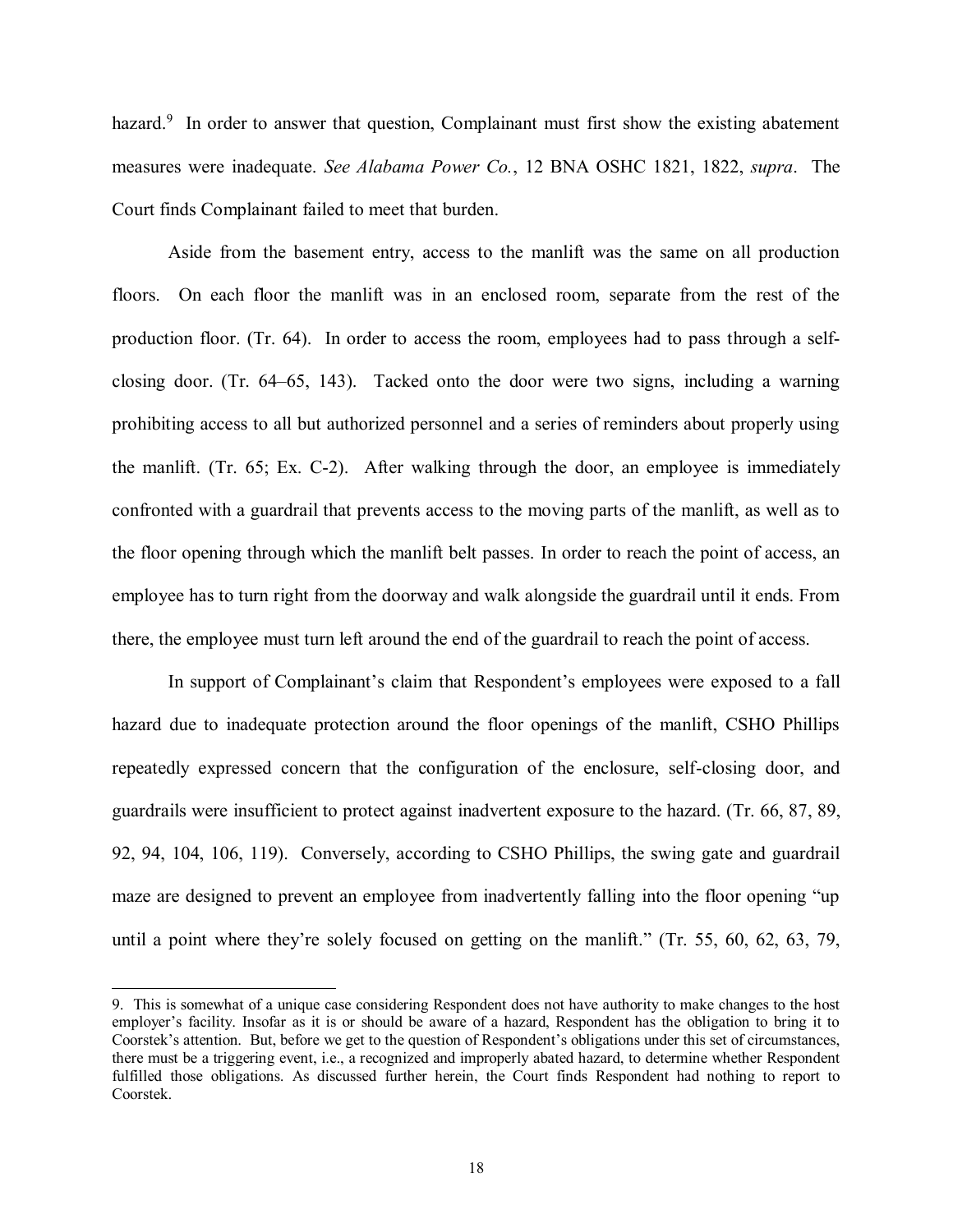104). In his estimation, the protection around the manlift floor opening was incomplete because there was no gate or maze configuration directly connected to the point of access to prevent someone from inadvertently falling or stepping into the opening. (Tr. 66).

The Court is unconvinced that the combination of an enclosed location, blatant warnings, a self-closing door, and a set of guardrails that must be navigated around in order to reach the point of access was inadequate to protect against inadvertent exposure to the floor opening. As recounted above, an employee has to take a series of intentional steps before they even approach the point of access on the manlift, i.e., opening the self-closing door and walking around the guardrail. The floor openings at issue were not just holes in the middle of a wide-open manufacturing floor with only partial openings to protect against accidentally tripping or walking into them. Rather, the first layer of protection was the enclosure that housed the manlift entry on each floor (except the basement). That first layer of protection was adorned with two separate warnings about the manlift inside the enclosure. Much like the self-closing gate, the door to each enclosure was also self-closing, thus preventing unwitting employees from entering the enclosure. Once inside the enclosure, an employee is not immediately confronted with a floor opening; rather, the opening is protected by a guardrail on both sides, which an employee must walk around before getting to the point of access.

CSHO Phillips' concern about inadvertent exposure to the hazard is inconsistent with the manner in which the manlift is accessed. Although the protective measures implemented at the Coorstek facility do not conform to the letter of Complainant's proposed abatement, the Court finds the abatement measures used at Coorstek's facility were the functional equivalent. There is no sense in which one of Respondent's employees could just accidentally walk or trip into the floor opening without taking very specific and intentional actions to get to the point of access in

19